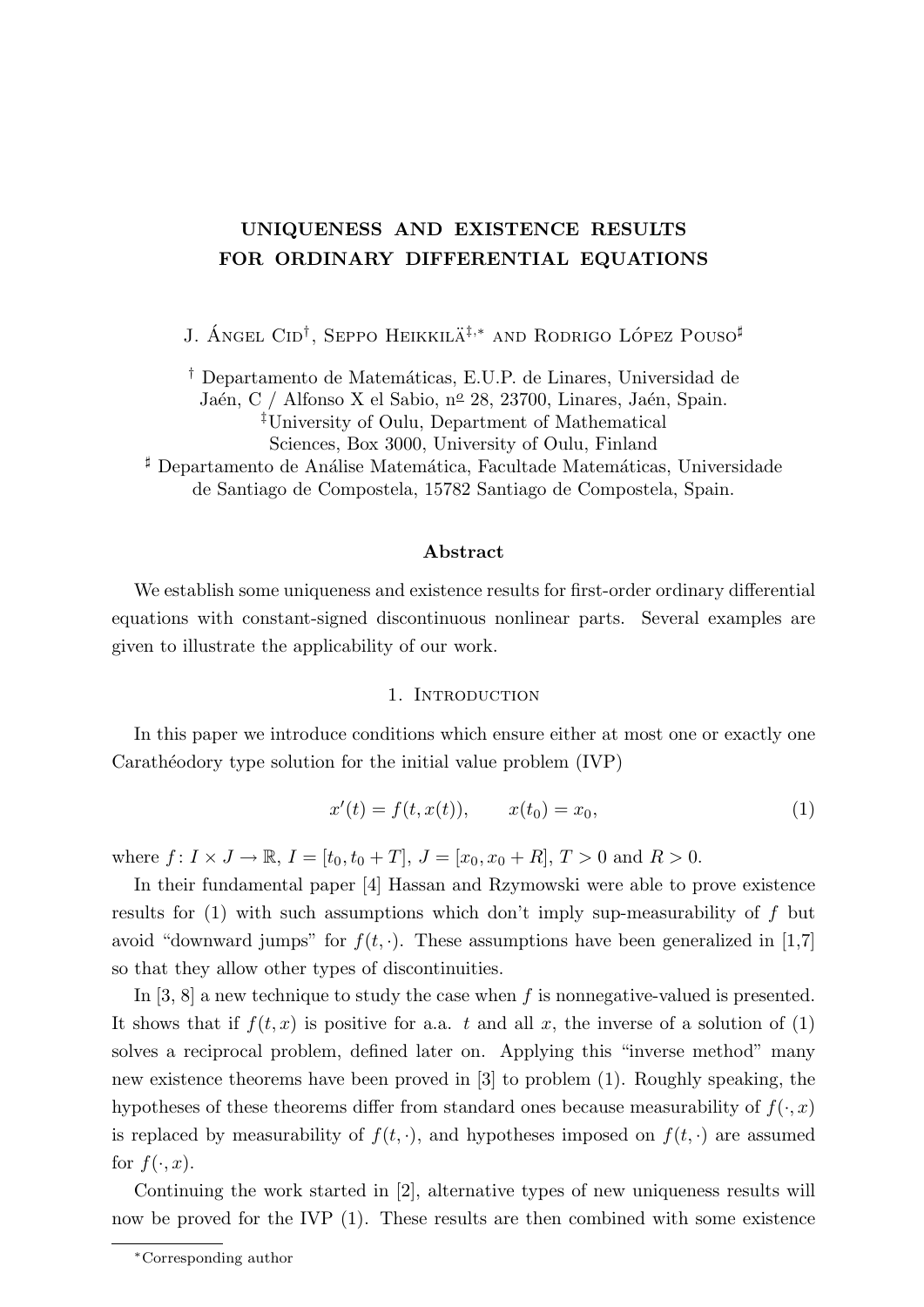theorems proved in [1] by "direct method", and in [3] by inverse method, to derive new existence and uniqueness theorems for differential equations with discontinuous and nonnegative right-hand sides. These theorems imply, for instance, that the IVP  $(1)$ has exactly one solution if the values of f are positive and bounded above by  $R/T$ , and if f is monotone nonincreasing or nondecreasing with respect to both of its arguments. Notice that no continuity hypotheses are imposed on the function  $f$ .

Examples are presented to illustrate the obtained results.

#### 2. Uniqueness results

By a lower solution of (1) we mean an absolutely continuous function  $x: I \to J$  such that  $x'(t) \leq f(t, x(t))$  for a.e.  $t \in I$ , and  $x(t_0) \leq x_0$ . An upper solution is defined similarly, by reversing above inequalities. If equalities hold, we say that x is a *solution* of (1).

The following auxiliary result is a consequence of [3, Theorem 2.1].

**Lemma 1.** Suppose that  $f: I \times J \to \mathbb{R}$  satisfies the following hypothesis.

(f0)  $f(t, x) > 0$  for a.e.  $t \in I$  and all  $x \in \mathbb{R}$ . Define a function  $\tilde{f}: I \times J \to \mathbb{R}$  by

$$
\tilde{f}(t,x) = \begin{cases}\n\frac{1}{f(t,x)}, & \text{if } f(t,x) \neq 0, \\
0, & \text{if } f(t,x) = 0.\n\end{cases}
$$
\n(2)

If the reciprocal problem

$$
t'(x) = \tilde{f}(t(x), x), \qquad t(x_0) = t_0,
$$
\n(3)

has at most one solution on  $[x_0, \alpha]$  for each  $\alpha \in (x_0, x_0 + R]$ , then problem (1) has at most one solution on  $[t_0, \beta]$  for each  $\beta \in (t_0, t_0 + T]$ .

Our main uniqueness theorem is a complementary version to [6, Lemma 1.5.4].

**Theorem 1.** The initial value problem (1) has at most one solution if  $f: I \times J \to \mathbb{R}$ satisfies the hypothesis (f0) and the following hypotheses.

- (f1)  $0 < M(x) \le f(t, x)$  for all  $t \in I$  and for a.e.  $x \in J$ , where  $\frac{1}{M} \in L^1(J)$ .
- (f2)  $f(s, x) f(t, x) \le g(t s, x)$  for all  $s, t \in I$ ,  $s \le t$ , and for a.e.  $x \in J$ , where
- (g0)  $g: \mathbb{R}_+ \times J \to \mathbb{R}_+$ , and  $\tau(x) \equiv 0$  is the only lower solution of the IVP

$$
\tau'(x) = \min\left\{\frac{g(\tau(x), x)}{M^2(x)}, \frac{1}{M(x)}\right\} \text{ for a.e. } x \in J, \qquad \tau(x_0) = 0. \tag{4}
$$

*Proof.* According to Lemma 1 it suffices to show that (3) has a unique solution on  $[x_0, \alpha]$ for each  $\alpha \in (x_0, x_0 + R]$ .

The definition (2) of  $\hat{f}$  and the hypotheses (f1) and (f2) imply that

$$
\tilde{f}(t,x) - \tilde{f}(s,x) = \frac{1}{f(t,x)} - \frac{1}{f(s,x)} = \frac{f(s,x) - f(t,x)}{f(t,x)f(s,x)} \le \min\left\{\frac{g(t-s,x)}{M^2(x)}, \frac{1}{M(x)}\right\} (5)
$$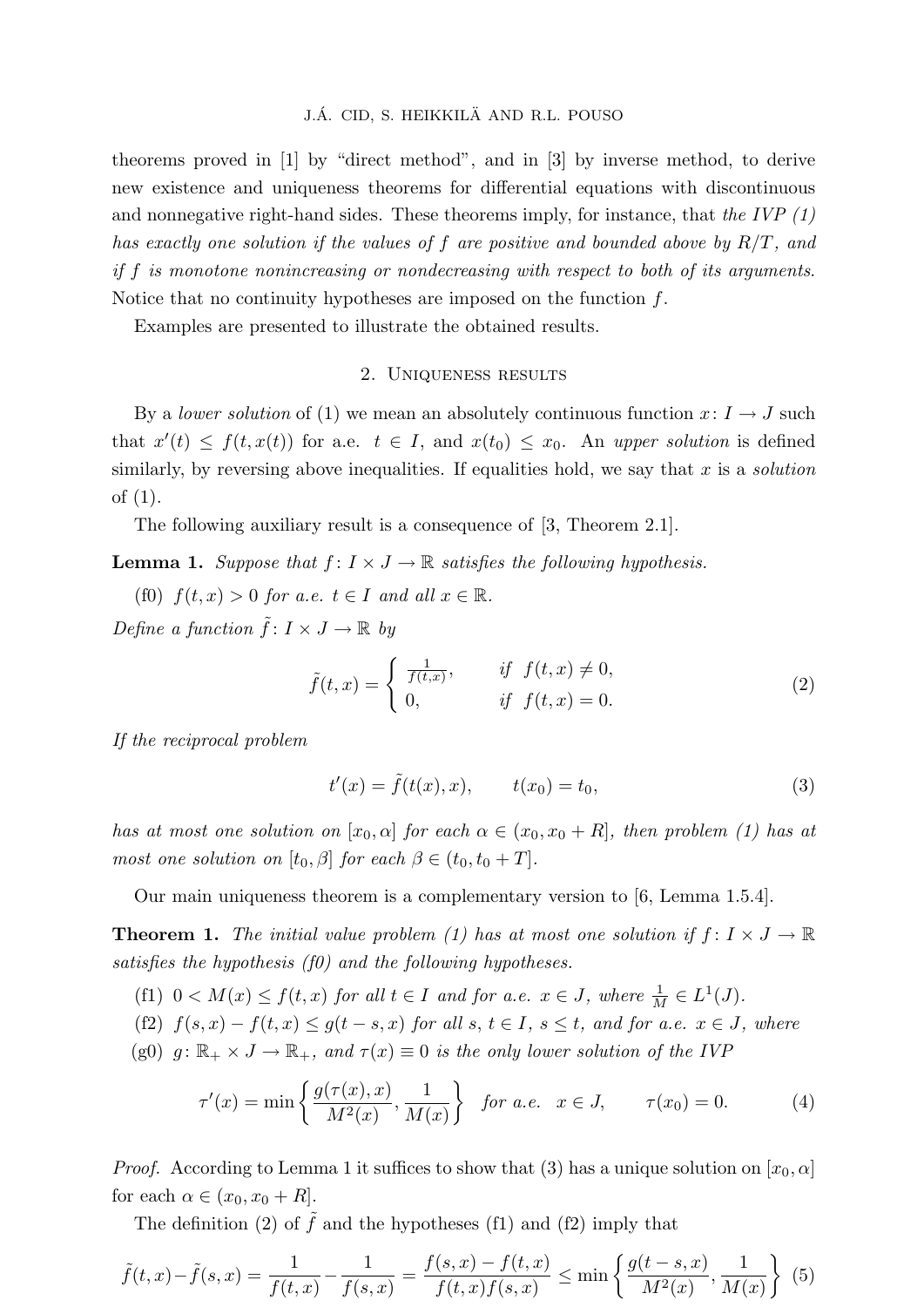for all s,  $t \in I$ ,  $t \leq s$ , and for a.e.  $x \in J$ . Assume next that s, t are two solutions of (3) on  $[x_0, \alpha]$ , where  $x_0 < \alpha \leq x_0 + R$ . Because the solution set of (3) is directed, we may assume that  $s(x) \leq t(x)$  for each  $x \in [x_0, \alpha]$ . Denoting

$$
u(x) = \begin{cases} t(x) - s(x), & x \in [x_0, \alpha), \\ t(\alpha) - s(\alpha), & x \in [\alpha, x_0 + R], \end{cases}
$$

it follows from  $(3)$  and  $(5)$  that u is is a lower solution of  $(4)$ . This result and condition (g0) imply that  $u(x) \equiv 0$ . Thus  $s(x) = t(x)$  for each  $x \in [x_0, \alpha]$ , which concludes the  $\Box$  proof.

In the next result we present some special cases to Theorem 1.

**Proposition 1.** The IVP (1) has at most one solution if the hypotheses of Theorem 1 hold with  $(q0)$  replaced by one of the following conditions:

- (g1)  $g: \mathbb{R}_+ \times J \to \mathbb{R}_+$ ,  $g(\tau, \cdot)$  is measurable for all  $\tau \geq 0$ , for each  $(\tau, x) \in [x_0, x_0 +$  $R) \times \mathbb{R}_{+}$  there exist  $\delta > 0$  and  $\epsilon > 0$  such that  $\limsup g(s, y) \leq g(t, y)$  for a.e.  $y \in [x, x + \delta]$  and all  $t \in (\tau, \tau + \epsilon]$ , and  $s \rightarrow t$  $g(t, y) \leq \liminf_{s \to t+} g(s, y)$  for a.e.  $y \in [x, x + \delta]$  and all  $t \in [\tau, \tau + \epsilon)$ , and  $\tau(x) \equiv 0$  is the only solution of the IVP (4).
- (g2)  $g: \mathbb{R}_+ \times J \to \mathbb{R}_+$ ,  $g(\tau, \cdot)$  is measurable for all  $\tau \geq 0$ ,  $g(\cdot, x)$  is monotone nondecreasing or continuous for a.e.  $x \in J$ , and  $\tau(x) \equiv 0$  is the only solution of the IVP  $(4)$ .

*Proof.* To prove that (g1) implies (g0), assume that (g1) holds. Since  $\frac{1}{M} \in L^1(J)$  by (f1), we can define

$$
w(x) = \int_{x_0}^{x} \frac{ds}{M(s)}, \qquad x \in J.
$$
 (6)

Then  $0 \leq w$  in  $AC(J)$ , ordered pointwise, 0 is a lower solution of (4) and w is its upper solution. Moreover, it is easy to see that  $0 \le u \le w$  for each solution of (4). It then follows from [1,Theorem 2.1.4] that the IVP  $(4)$  has the greatest solution  $u^*$ , which is also the greatest of all the lower solutions of (4). Condition (g1) implies that  $u^*(t) \equiv 0$ , whence  $(g0)$  holds.

Condition (g2) is a special case of (g1), so that (g0) holds also in this case.  $\Box$ 

New versions of one-sided Osgood and Lipschitz-type uniqueness conditions are included in the next Corollary. The first-one generalizes the alternative version of twosided Osgood-criterion presented in [2, Remark 3.1].

**Corollary 1.** The IVP (1) has at most one solution if the hypotheses (f0), (f1) of Theorem 1 hold, and if condition  $(g0)$  in the hypothesis  $(f2)$  is replaced by one of the following conditions, where  $M$  is the function in the hypothesis  $(f1)$ .

(g3)  $g(\tau, x) = \varphi(\tau)p(x), x \in J, \tau \geq 0$ , where  $p/M^2 \in L^1(J, \mathbb{R}_+), \varphi \colon \mathbb{R}_+ \to \mathbb{R}_+$  is monotone nondecreasing,  $\varphi(\tau) > 0$  when  $\tau > 0$ , and  $\int_{0+}^{1}$  $d\tau$  $\frac{d\tau}{\varphi(\tau)}=\infty$ ;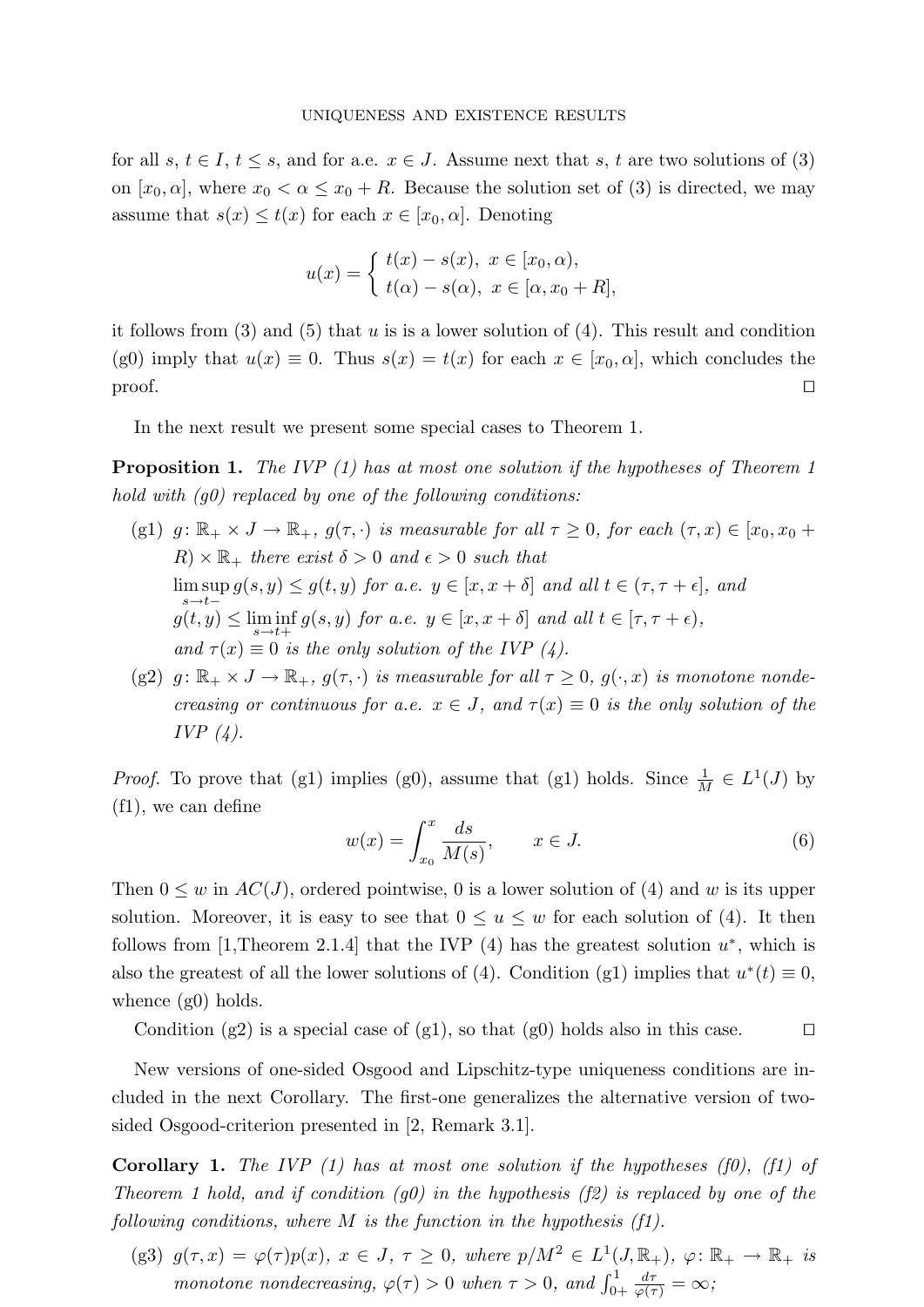J.Á. CID, S. HEIKKILÄ AND R.L. POUSO

- (g4)  $g(\tau, x) = \max\{\tau \ln \frac{1}{\tau} \cdots \ln_n \frac{1}{\tau}\}$  $\frac{1}{\tau}, \tau \exp_n(1)\}\$  $\int p(x) \tau > 0, \ x \in J,$  $0, \tau = 0, r \in J$ , where  $\ln_n$  and  $\exp_n$  denote the n-fold iterated logarithm and exponential function, respectively, and  $p/M^2 \in L^1(J, \mathbb{R}_+);$
- (g5)  $g(\tau, x) = \tau p(x), \tau \ge 0, x \in J$ , where  $p/M^2 \in L^1(J, \mathbb{R}_+)$ .

*Proof.* If (g3) holds, then the function  $g(\tau, x) = \varphi(\tau)p(x)$ ,  $\tau \in \mathbb{R}_+$ ,  $x \in J$ , has the properties given for  $g$  in (g2). Thus (g2), and hence also (g0), holds.

The functions

$$
\varphi(\tau) = \tau, \ \tau \ge 0 \text{ and } \varphi(\tau) = \begin{cases} \max\{\tau \ln \frac{1}{\tau} \cdots \ln \frac{1}{\tau}, \tau \exp_n(1)\}, \ \tau > 0, \\ 0, \ \tau = 0, \end{cases} \ n = 1, 2, \dots
$$

satisfy the hypotheses given for  $\varphi$  in (g3). Thus (g4) and (g5) are special cases of (g3).  $\Box$ 

**Remarks 1.** Measurability of  $\frac{1}{M}$  is not needed in the proof of Theorem 1.

It follows from [5, Theorem 2.1] and from (5) that the result of Theorem 1 holds also when  $(g0)$  is replaced by

(g6)  $g: \mathbb{R}_+ \times J \to \mathbb{R}_+$ ,  $g(u(\cdot), \cdot)/M^2 \in L^1(J)$  whenever  $u \in AC(J, \mathbb{R}_+)$ , and  $\tau(x) \equiv 0$ is the only absolutely continuous solution of the integral inequality

$$
\tau(x) \le \int_{x_0}^x \min\left\{\frac{g(\tau(s), x)}{M^2(s)}, \frac{1}{M(s)}\right\} ds. \tag{7}
$$

The function  $M^2$  cannot be dropped out from (4) and (7) even if it is a constant. For instance, given  $0 < M < 1$ , define

$$
g(\tau, x) = \begin{cases} 2M^2x, & \tau \ge x^2, \ 0 \le x \le 1, \\ \frac{2M^2\tau}{x}, & 0 < \tau < x^2, \ 0 < x \le 1. \end{cases}
$$

Then  $\tau(x) = x^2$  is a nonzero solution of both (4) and (7) on [0, 1], when  $x_0 = t_0 = 0$ , whence the hypotheses (g0) and (g6) are not valid. On the other hand, if  $M^2$  is replaced by 1 in (4) and (7), their only solution is zero function.

## 3. Existence and uniqueness results

In this section we combine the uniqueness results derived in Section 3 to existence results proved in [1,3] to obtain new existence and uniqueness results for the IVP (1).

**Theorem 2.** The initial value problem  $(1)$  has exactly one absolutely continuous solution if f satisfies the hypotheses  $(f0)$ ,  $(f1)$  and  $(f2)$ , combined with one of the conditions  $(g0)$ – $(g6)$ , and the following hypotheses.

- (f3)  $f(\cdot, x)$  is measurable for each  $x \in J$ .
- (f4)  $f(t, x) \leq h(t)$  for all  $(t, x) \in I \times J$ , where  $h \in L^1(I, \mathbb{R}_+)$ , and  $\int_{t_0}^{t_0+T} h(t) dt \leq R$ .
- (f5) For each  $(s, z) \in [t_0, t_0 + T) \times (x_0, x_0 + R)$  there exist  $\delta > 0$  and  $\epsilon > 0$  such that  $\limsup f(t, y) \leq f(t, x)$  for a.e.  $t \in [s, s + \delta]$  and all  $x \in (z, z + \epsilon]$ , and  $y \rightarrow x-\frac{1}{2}$  $f(t,x) \leq \liminf_{y \to x+} f(t,y)$  for a.e.  $t \in [s, s+\delta]$  and all  $x \in [z, z+\epsilon)$ .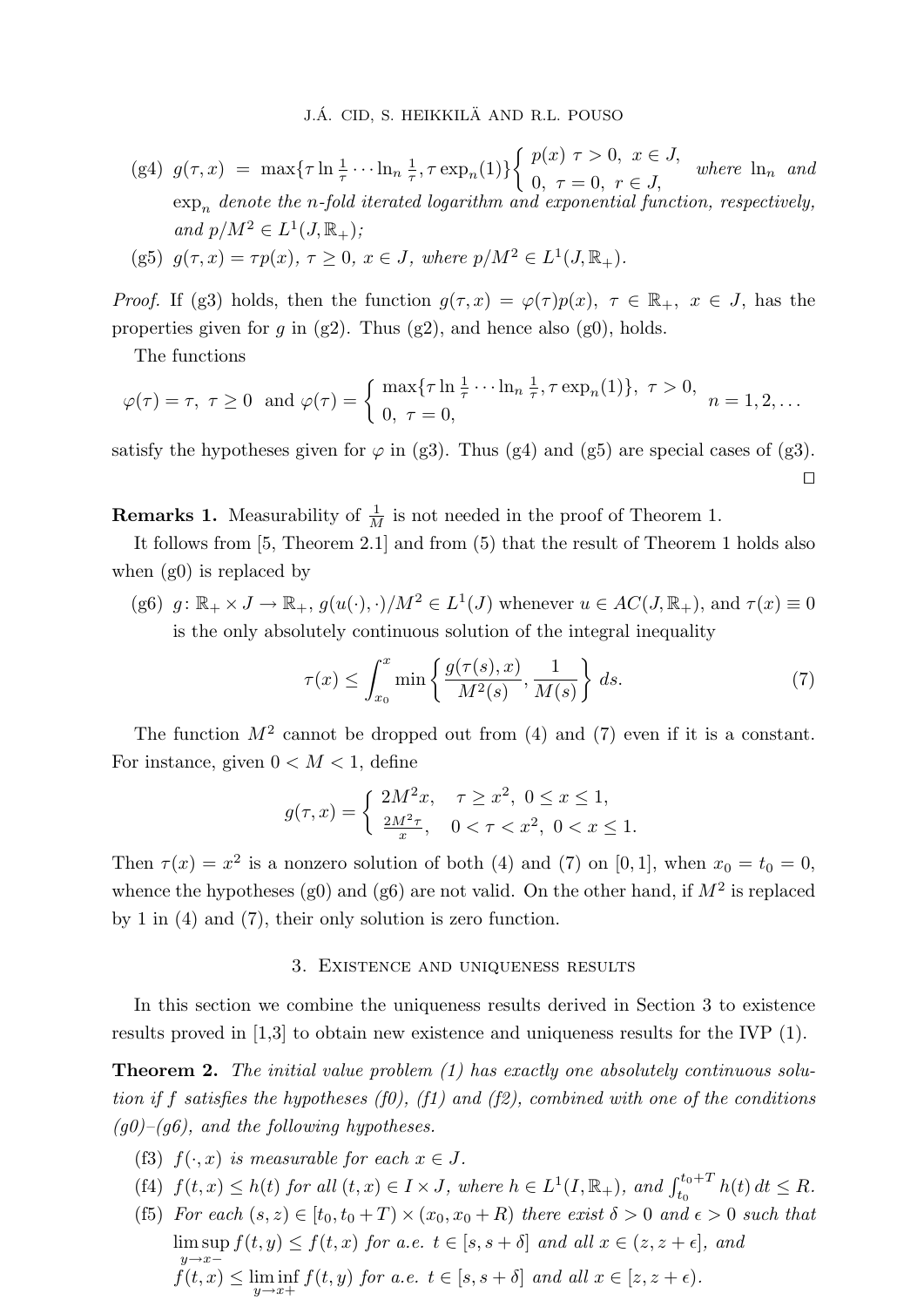*Proof.* The hypotheses (f0), (f3), (f4) and (f5) ensure by [1, Theorem 2.1.4] that the IVP (1) has at least one solution. The hypotheses (f1) and (f2), combined with one of the conditions  $(g1)-(g6)$ , imply by Theorem 1, Proposition 1, Corollary 1 and Remarks 1 that (1) can have only one solution. This concludes the proof.  $\Box$ 

The next existence and uniqueness theorem is a consequence of the results of Section 3 and [3, Theorem 4.1].

**Theorem 3.** The initial value problem (1) has exactly one absolutely continuous solution if f satisfies the hypotheses (f0), (f1) and (f2) combined with one of the conditions  $(g0)$ – $(g6)$ , and the following hypotheses.

- (f6)  $f(t, \cdot)$  is measurable for each  $x \in J$ .
- $(f7) f(t,x) \leq \frac{1}{m}$  $\frac{1}{m(x)}$  for all  $t \in I$  and for a.e.  $x \in J$ , where  $m \in L^1(J, \mathbb{R}_+)$  and  $\int_{x_0}^{x_0+R} m(s) ds \geq T.$  $\overline{x_0}$
- (f8)  $\liminf_{s \to t-} f(s, x) \ge f(t, x)$  for all  $t \in (t_0, t_0 + T]$  and for a.e.  $x \in J$  and  $f(t, x) \ge \limsup$  $\limsup_{s \to t+} f(s, x)$  for all  $t \in [t_0, t_0 + T)$  and for a.e.  $x \in J$ .

Proof. The uniqueness part follows from the results of Section 3, as in the proof of Theorem 2. The existence part is a consequence of [3, Theorem 4.1].

For the sake of completeness we shall present "classical" results, where the uniqueness conditions are complementary to those of Theorem 1, Proposition 1 and Corollary 1.

**Theorem 4.** The results of Theorems  $1-3$  hold also when the hypotheses (f1) and (f2) are replaced by  $(f_4)$  and the following hypothesis.

- (f9)  $f(t, z) f(t, y) \le g(t, z y)$  for all  $y, z \in J$ ,  $y \le z$ , and for a.e.  $t \in I$ , where  $g: I \times \mathbb{R}_+ \to \mathbb{R}_+$  satisfies one of the following conditions.
- $(g00)$   $u(t) \equiv 0$  is the only absolutely continuous lower solution of the IVP

$$
u'(t) = \min\{g(t, u(t)), h(t)\} \quad \text{for a.e.} \quad t \in I, \quad u(t_0) = 0. \tag{8}
$$

(g01)  $g(\cdot, x)$  is measurable for all  $x \geq 0$ , for each  $(t, z) \in [t_0, t_0 + T) \times \mathbb{R}_+$  there exist  $\delta > 0$  and  $\epsilon > 0$  such that  $\limsup g(t, y) \leq g(t, x)$  for a.e.  $t \in [s, s + \delta]$  and all  $x \in (z, z + \epsilon]$ , and  $y \rightarrow x-\frac{1}{2}$  $g(t,x) \leq \liminf_{y \to x-} g(t,y)$  for a.e.  $t \in [s,s+\delta]$  and all  $x \in [z,z+\epsilon)$ , and  $u(t) \equiv 0$  is the only solution of the IVP (8).

- (g02)  $g(\cdot, x)$  is measurable for all  $x \geq 0$ ,  $g(t, \cdot)$  is increasing or continuous for a.e.  $t \in I$ , and  $u(t) \equiv 0$  is the only solution of the IVP (8).
- (g03)  $g(t, y) = p(t)\varphi(y), t \in I, y \ge 0$ , where  $p \in L^1(I, \mathbb{R}_+), \varphi \colon \mathbb{R}_+ \to \mathbb{R}_+$  is increasing,  $\varphi(y) > 0$  when  $y > 0$ , and  $\int_{0+}^{1}$ dy  $\frac{dy}{\varphi(y)} = \infty;$
- (g04)  $g(t, y) = \begin{cases} p(t) \max\{y \ln \frac{1}{y} \cdots \ln n \frac{1}{y} \end{cases}$  $\frac{1}{y}, y \exp_n(1) \} y > 0, t \in I$ , 0,  $y = 0, t \in I$ , where  $p \in L^1(I, \mathbb{R}_+)$ ; (g05)  $g(t, y) = p(t)y, t \in I, y \ge 0$ , where  $p \in L^1(I, \mathbb{R}_+)$ .

As an elementary consequence of the above existence and uniqueness theorems one obtains the result presented in the Introduction.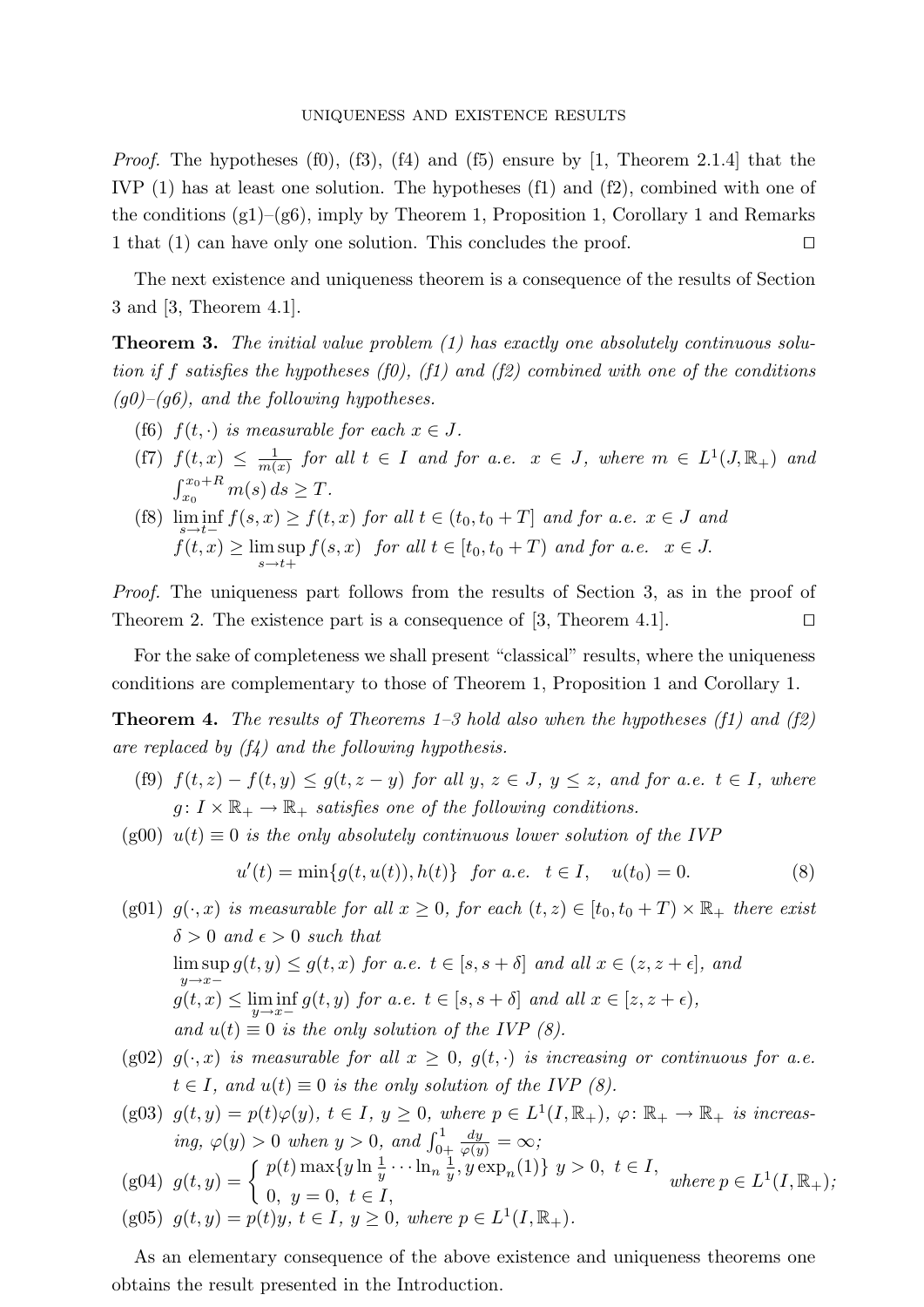**Corollary 2.** The IVP  $(1)$  has exactly one solution if f is monotone nonincreasing or nondecreasing with respect to both of its arguments, and if  $0 < f(t_0, x_0)$ ,  $f(t_0 + T, x_0 +$  $R) \leq \frac{R}{T}$  $\frac{R}{T}$  .

**Remarks 2.** We point out that if in Corollary 2 the function  $f$  is monotone nondecreasing with respect to  $x$  and monotone nonincreasing with respect to  $t$  then uniqueness is not ensured and if  $f$  is monotone nonincreasing with respect to  $x$  and monotone nondecreasing with respect to t then existence can fail, as it is shown by the following examples: consider the functions

$$
f_1(t,x) = \begin{cases} 1/2, & 0 \le x < t, \ t \in (0,1], \\ 1, & t \le x \le 1, \ t \in [0,1], \end{cases} \text{ and } f_2(t,x) = \begin{cases} 1, & 0 \le x < t, \ t \in (0,1], \\ 1/2, & t \le x \le 1, \ t \in [0,1]. \end{cases}
$$

It is clear that problem  $x'(t) = f(t, x(t))$  a.e. in [0,1],  $x(0) = 0$  with  $f = f_1$  has two solutions,  $x_1(t) = t/2$  and  $x_2(t) = t$  for all  $t \in [0, 1]$ , and for  $f = f_2$  the problem has not solutions.

If f in Corollary 2 is monotone nondecreasing, then assuming that  $AC(I)$ , is ordered pointwise, and denoting  $[a, b] = \{x \in AC(I) \mid a \le x \le b\}$ , where  $a(t) \equiv x_0$  and  $b(t) \equiv x_0 + R$ , the equation

$$
Gx(t) = x_0 + \int_{t_0}^t f(s, x(s)) ds, \qquad t \in I
$$
 (9)

defines an increasing operator  $G: [a, b] \rightarrow [a, b]$ . Since

 $|(Gx)'(t)| \le f(t_0 + T, x_0 + R)$  for all  $x \in [a, b]$  and for a.e.  $t \in I$ ,

it follows from Proposition 1.4.4 of  $[6]$  that G has a fixed point x, which is the solution of (9). Moreover, it follows from [6, Theorem 1.1.1] that  $x = \max C$ , where C is the well-ordered subset of  $[a, b]$  satisfying

 $a = \min C$  and if  $a < x \in [a, b]$ , then  $x \in C$  if and only if  $x = \sup G({y \in C | y < x})$ . The first elements of C are iterations  $G<sup>n</sup>a$ ,  $n = 0, 1, \ldots$ , as long as this sequence is strictly increasing. If  $G^n a = G^{n+1} a$  for some n, then  $x = G^n a = \max C$  is the solution of the IVP (1).

If f in Corollary 2 is decreasing, then the operator  $G$ , defined by  $(9)$ , is decreasing, so that  $G^2$  is increasing. Replacing G by  $G^2$  in the above definition of C we obtain a well-ordered subset of  $[a, b]$  whose maximum is a fixed point of  $G<sup>2</sup>$ . Since a fixed point x of G is also a fixed point of  $G^2$ , and since x is also a solution of (1), and hence uniquely determined, then  $x = \max C$  is the solution of (1). In this case the sequence  $(G^{2n}a)$  is increasing and bounded above by a decreasing sequence  $(G^{2n+1}a)$ . If  $G^{2n}a = G^{2n+1}a$ for some *n*, then  $x = G^{2n}a = \max C$  is the solution of the IVP (1). Both these cases are demonstrated by concrete examples 5 and 6 below.

### 4. Examples and counter-examples

Our first example describes the importance of the hypotheses (f0) and (f1), and that they allow f to vanish at some points, including  $(t_0, x_0)$ .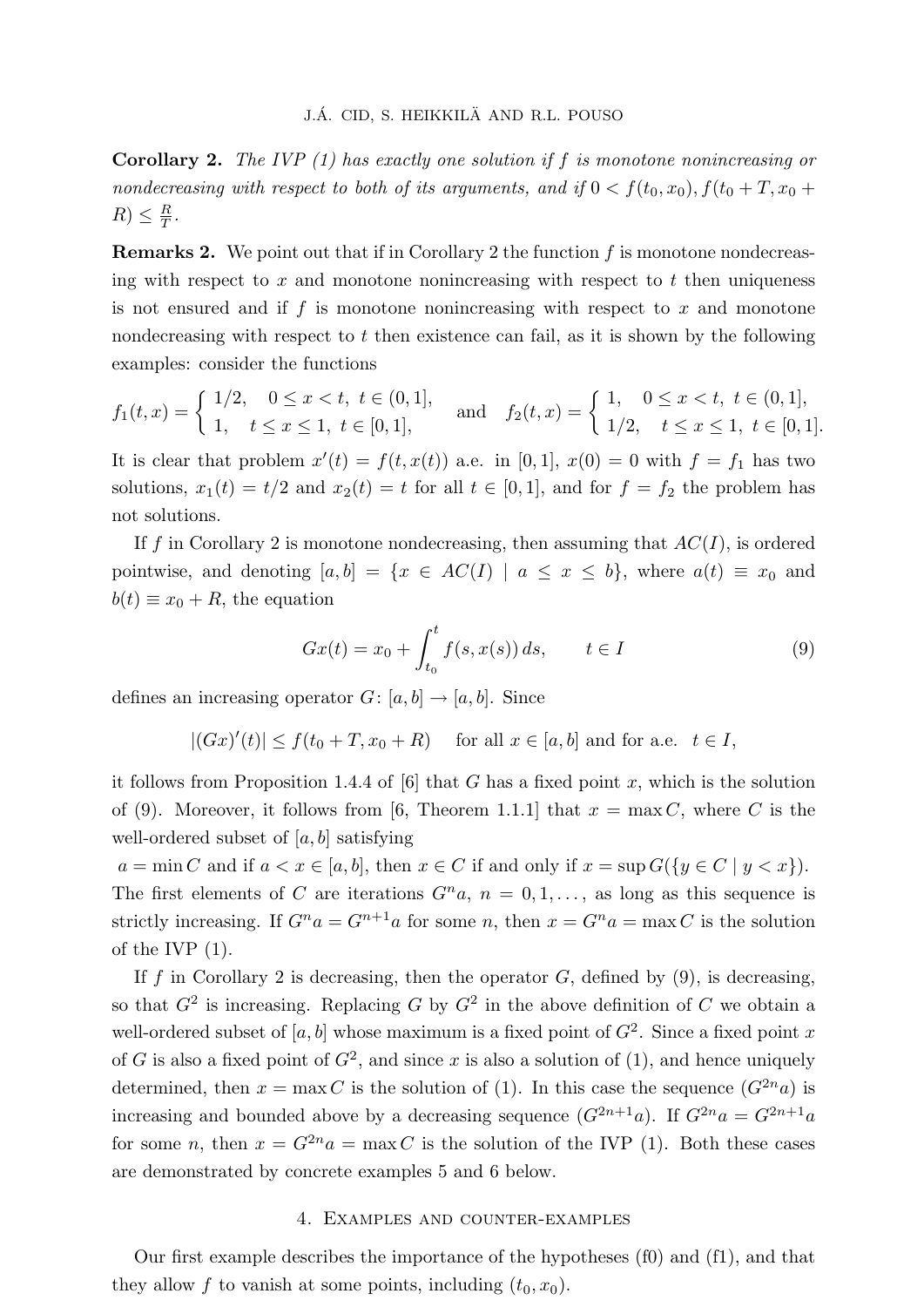#### UNIQUENESS AND EXISTENCE RESULTS

**Example 1.** The function  $f : [0,1] \times [0,1] \rightarrow \mathbb{R}$ , defined by

$$
f(t,x) = ct + \frac{1}{2}x^{1/3}, \quad t, x \in [0,1],
$$

satisfies the hypotheses (f0) and (f1) when  $0 < c \leq \frac{1}{2}$  $\frac{1}{2}$ . In fact, the hypotheses of Theorem 2 are valid, whence the IVP (1) has a unique solution when  $t_0 = x_0 = 0$ . Notice that  $f(t_0, x_0) = 0$ . But condition (f0) is no longer valid when  $c = 0$ . In this case (1) has an infinite number of nonnegative solutions.

The following example shows that the uniqueness condition of Theorem 1 is weaker than those of Proposition 1 and Corollary 1.

**Example 2.** Define  $f: I \times J \to \mathbb{R}$  by

$$
f(t,x) = \begin{cases} 2, t = t_0 \text{ and } x = x_0, \\ 1, t > t_0 \text{ or } x > x_0. \end{cases}
$$

In this case the hypotheses (f1) and (f2) hold when  $M(x) \equiv 1$  and

$$
g(t,x) = \begin{cases} 1, t = t_0 \text{ and } x = x_0, \\ 0, t > t_0 \text{ or } x > x_0. \end{cases}
$$

It is easy to see that for this function  $q$  the IVP  $(4)$  has no solutions. But condition (g0) is satisfied, whence the IVP (1) has at most one solution. In fact, the function  $x(t) = x_0 + t - t_0, t \in I$ , is the unique solution of (1).

The next example shows that uniqueness conditions of Theorem 4 don't guarantee the existence of a solution of (1).

**Example 3.** Let  $f : [0,1] \times [0,1] \rightarrow \mathbb{R}$  be defined by

$$
f(t,x) = \begin{cases} 1, & x < t, \\ \frac{1}{2}, & x \ge t, \end{cases} \quad t \in I.
$$

f is positive-valued and bounded, and satisfies the hypothesis  $(19)$  of Theorem 4 with  $g(t, x) \equiv 0$ , so that the IVP (1) has at most one solution. Note however that f is nondecresing in  $t$  but it is nonincreasing in  $x$ , so the assumptions of Corollary 2 are not satisfied. Moreover f satisfies neither the hypothesis  $(f5)$  nor the hypothesis  $(f7)$ , whence the hypotheses of Theorem 2 or Theorem 3 are not satisfied either. It can be shown that (1) has no solutions when  $x_0 = t_0 = 0$ .

If uniqueness conditions given in Section 3 and in Theorem 4 don't hold, the IVP (1) may have many solutions, as shown in the next example.

**Example 4.** Let  $f: [0,1] \times [0,1] \rightarrow \mathbb{R}$  be defined by

$$
f(t,x) = \begin{cases} 1/2, & x < t, \\ 1, & x \ge t, \end{cases} \qquad t \in I.
$$

 $f$  is positive-valued and bounded, but does not satisfy any of the given uniqueness conditions. In this case the IVP (1) has two solutions:  $x_1(t) = \frac{t}{2}$  and  $x_2(t) = t$ ,  $t \in I = [0, 1].$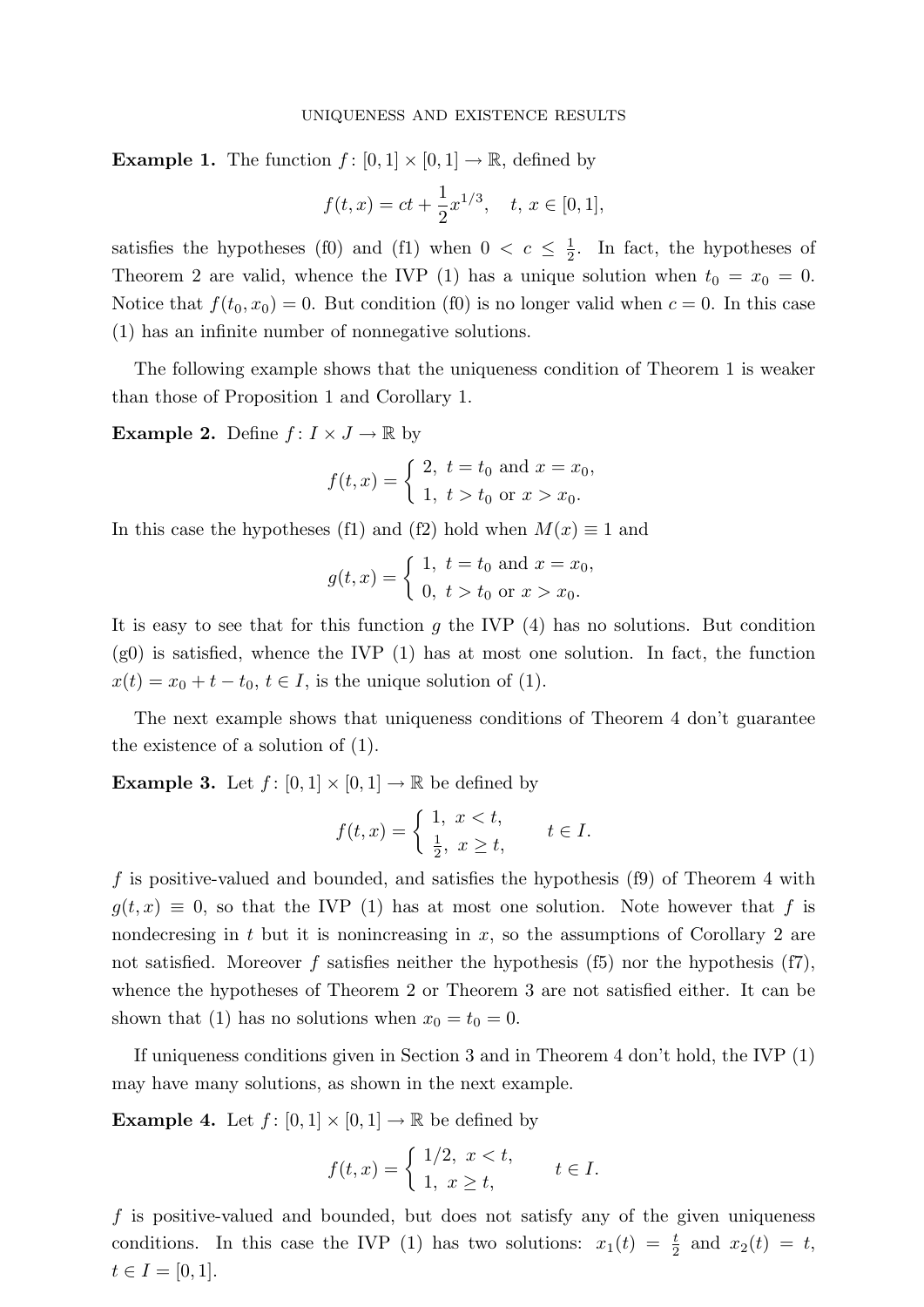Example 5. Consider the IVP

$$
\begin{cases}\nx'(t) = \frac{1}{4}(1 + H(4t - 1)) + \frac{[2t + x(t)]}{2 + 2|[2t + x(t)]|} \text{ a.e. in } I = [0, 1], \\
x(0) = 1,\n\end{cases}
$$
\n(10)

where H is the Heaviside function:  $H(x) = \begin{cases} 1 & \text{if } x \geq 0, \\ 0 & \text{if } x \geq 0. \end{cases}$ 0 if  $x < 0$ , and  $[x]$  denotes the greatest integer  $\leq x$ . The IVP (10) is of the form (1) with

$$
f(t,x) = \frac{1}{4}(1 + H(4t - 1)) + \frac{[2t + x]}{2 + 2|[2t + x]|} \ t \in I, \ x \in J = [1, 2]. \tag{11}
$$

It is easy to see that the hypotheses of Corollary 2 hold, and that  $f$  is increasing. Thus the IVP (10) has exactly one solution. To determine it, calculate the iterations  $y_n = G^n a$ ,  $n = 0, 1, \ldots$ , where  $a(t) \equiv 1$  and G is defined by (9) with  $t_0 = 0$ ,  $x_0 = 1$  and  $f$  given by  $(11)$ , or equivalently, successive approximations

$$
\begin{cases} y'_{n+1}(t) = \frac{1}{4}(1 + H(4t - 1)) + \frac{[2t + y_n(t)]}{2 + 2|[2t + y_n(t)]|} \text{ a.e. in } I = [0, 1],\\ y_{n+1}(0) = 1, \ n = 0, 1, \dots, \ y_0 = a, \end{cases}
$$

(see, e.g., calculations in [1, Example 1.2.1]). It turns out that  $G^3a = G^4a$ , whence  $x = G<sup>3</sup>a$  is a solution of (10) Its exact representation is

$$
x(t) = \begin{cases} 1 + \frac{1}{2}t, & 0 \le t < \frac{1}{4}, \\ \frac{15}{16} + \frac{3}{4}t, & \frac{1}{4} \le t < \frac{17}{44}, \\ \frac{239}{264} + \frac{5}{6}t, & \frac{17}{44} \le t < \frac{553}{748}, \\ \frac{5233}{5984} + \frac{7}{8}t, & \frac{553}{748} \le t \le 1. \end{cases}
$$

Another way to determine  $x$  is a direct reasoning.

Example 6. Consider the IVP

$$
\begin{cases}\nx'(t) = 1 - \frac{1}{4}H(4t - 1) - \frac{[2t + x(t)]}{2 + 2|[2t + x(t)]|} \text{ a.e. in } I = [0, 1], \\
x(0) = 1.\n\end{cases}
$$
\n(12)

where H is the Heaviside function:  $H(x) = \begin{cases} 1 & \text{if } x \geq 0, \\ 0 & \text{if } x > 0. \end{cases}$ 0 if  $x < 0$ , and  $[x]$  denotes the greatest integer  $\leq x$ . The IVP (12) is of the form (1) with

$$
f(t,x) = 1 - \frac{1}{4}H(4t - 1) - \frac{[2t + x]}{2 + 2|[2t + x]|} \ t \in I, \ x \in J = [1, 2]. \tag{13}
$$

It is easy to see that the hypotheses of Corollary 2 hold. In this case  $f$  is decreasing. The solution of (12) can be determined also in this case by calculating the iterations  $y_n = G^n a$ ,  $n = 0, 1, \ldots$ , where  $a(t) \equiv 1$  and G is defined by (9) with  $t_0 = 0$ ,  $x_0 = 1$  and  $f$  given by  $(13)$ , or equivalently, successive approximations

$$
\begin{cases} y'_{n+1}(t) = 1 - \frac{1}{4}H(4t - 1)) - \frac{[2t + y_n(t)]}{2 + 2|[2t + y_n(t)]|} \text{ a.e. in } I = [0, 1],\\ y_{n+1}(0) = 1, \ n = 0, 1, \dots, \ y_0 = a, \end{cases}
$$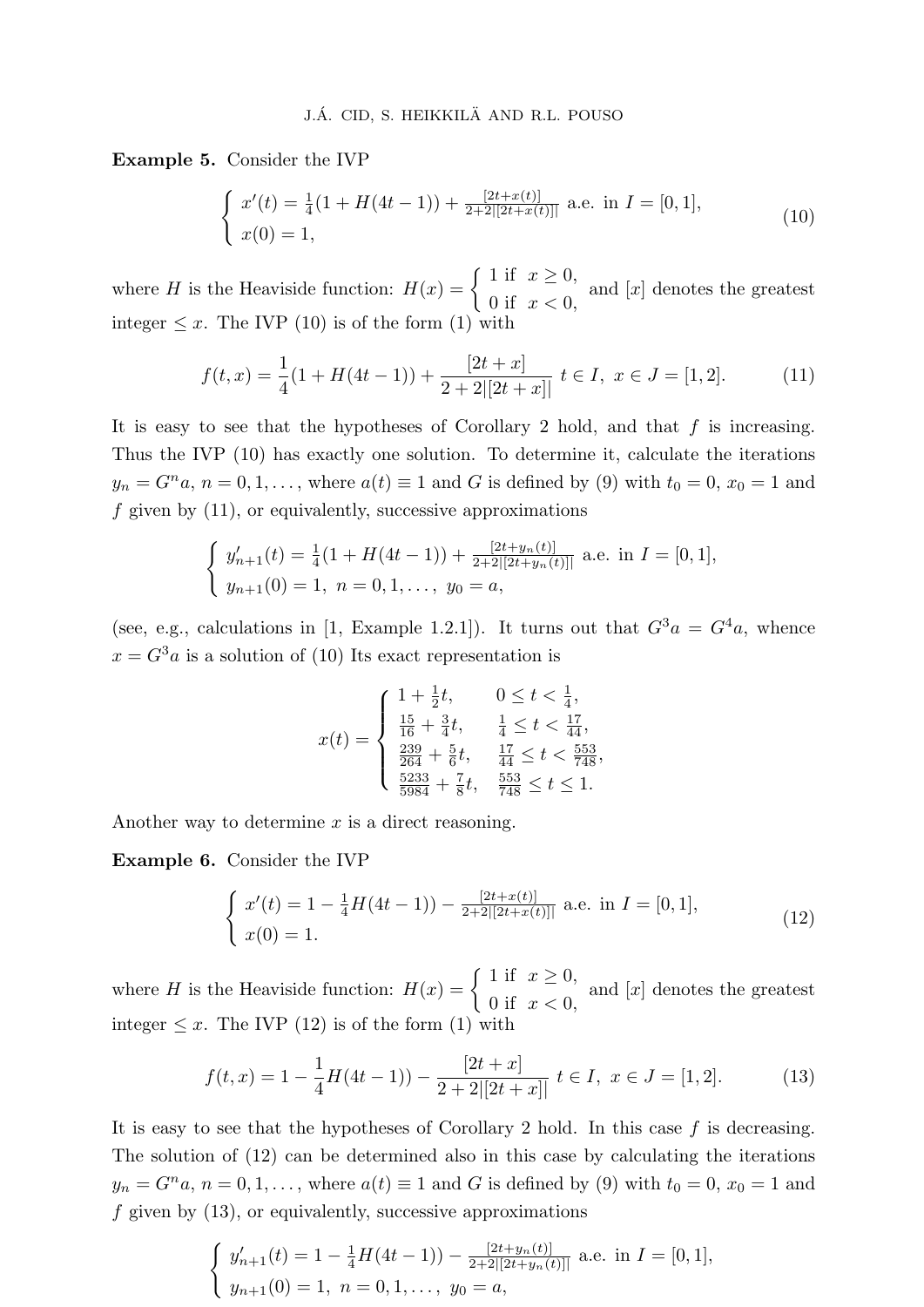It turns out that  $G^2a = G^3a$ , whence  $x = G^2a$  is a solution of (12) Its exact representation is 1 + <sup>3</sup>

$$
x(t) = \begin{cases} 1 + \frac{3}{4}t, & 0 \leq t < \frac{1}{4}, \\ \frac{17}{16} + \frac{1}{2}t, & \frac{1}{4} \leq t < \frac{3}{8}, \\ \frac{35}{32} + \frac{5}{12}t, & \frac{3}{8} \leq t < \frac{183}{232}, \\ \frac{2091}{1856} + \frac{3}{8}t, & \frac{183}{232} \leq t \leq 1. \end{cases}
$$

Another way also in this case to determine  $x$  is a direct reasoning.

Example 7. The numbers

$$
c(n_0,\ldots,n_m) = 1 - 2^{-m-2} - \sum_{k=0}^m 2^{-k-m-3} \prod_{j=0}^k 2^{-n_j} - 2^{-2m-3} \prod_{j=0}^m 2^{-n_j},
$$

where  $m, n_0, \ldots, n_m \in \mathbb{N}$ , form a well-ordered set C of rational numbers with min  $C =$  $1/2$  and sup  $C = 1$  (cf. [4, Ex. 1.1.1]). Define

$$
\psi(z) = \begin{cases} \frac{1}{2}, & z = 0, \\ c(n_0, \dots, n_m), & c(n_0, \dots, n_m) - \frac{1}{2} < z < c(n_0, \dots, n_m + 1) - \frac{1}{2}, \\ \frac{1}{2}(c(n_0, \dots, n_m + 1) + c(n_0, \dots, n_m)), & z = c(n_0, \dots, n_m + 1) - \frac{1}{2}, \\ m, n_0, \dots, n_m \in \mathbb{N}, \\ 1, & \frac{1}{2} \leq z \leq 1, \end{cases}
$$

and

$$
f(t, x) = \psi((t + x)/2), \quad t, x \in [0, 1].
$$

It is easy to see that f satisfies the hypotheses of Corollary 2 when  $I = J = [0, 1]$ , so that the IVP (1) with  $t_0 = x_0 = 0$  has exactly one solution.

Similarly, the function

$$
f(t,x) = \frac{3}{2} - \psi((t+x)/2), \quad t, x \in [0,1]
$$

satisfies the hypotheses of Corollary 2. Thus also in this case the solution of (1) exists and is uniquely determined.

# 5. Final remarks

Just for completeness and for the convenience of the reader we recall how to reduce the study of other problems to the case considered in this paper.

Nonpositive nonlinearities. Let us consider the problem

$$
y'(t) = g(t, y), \qquad y(t_0) = x_0,\tag{14}
$$

where  $g: [t_0, t_0 + T] \times [x_0 - R, x_0] \to (-\infty, 0], T > 0$  and  $R > 0$ .

If  $y : [t_0, t_0 + \alpha] \to [x_0 - R, x_0], 0 < \alpha < T$ , is a solution of (14) then  $x(t) := 2x_0 - y(t)$ ,  $t \in [t_0, t_0 + \alpha]$  is a solution of

$$
x'(t) = f(t, x), \qquad x(t_0) = x_0,\tag{15}
$$